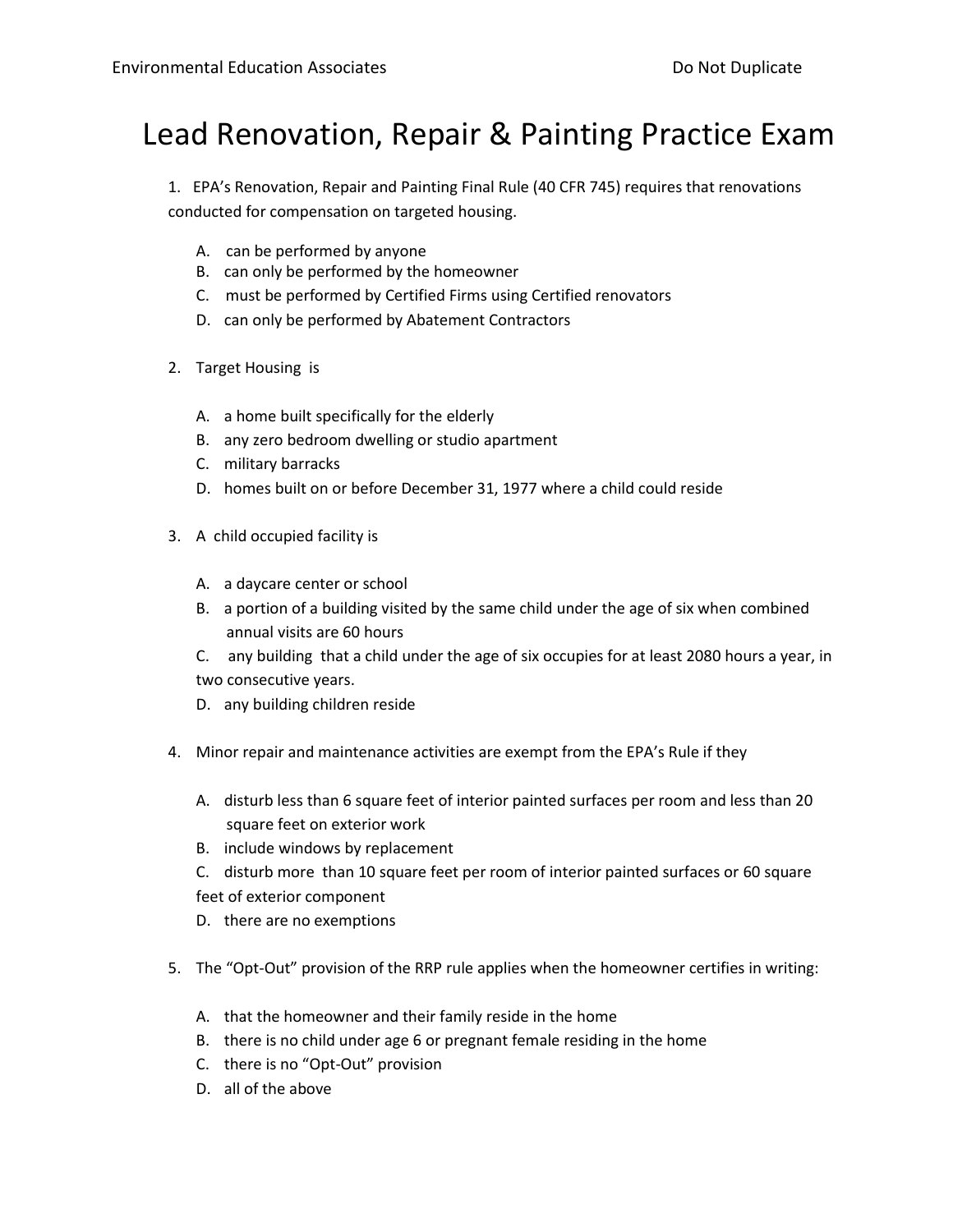## Environmental Education Associates **Environmental Education Associates** Do Not Duplicate

- 6. What is a good indication that a house or housing unit may contain lead-based paint?
	- A. its location
	- B. age of the tenants
	- C. date of construction
	- D. none of the above
- 7. How does lead enter the body?
	- A. ingestion
	- B. inhalation
	- C. hand to mouth contact
	- D. all of the above
- 8. The best way to check for lead exposure in children and adults is to take samples of:
	- A. blood
	- B. urine
	- C. skin cells
	- D. lung tissue
- 9. Which of the following activities could create a high level of lead dust?
	- A. dry sanding of lead- based paint
	- B. dry scraping of lead-based paint
	- C. dry broom sweeping
	- D. all of the above
- 10. Lead abatement work can be done by:
	- A. construction workers as part of their regular duties
	- B. EPA trained or certified renovators
	- C. EPA trained or certified lead-abatement workers and supervisors
	- D. OSHA certified construction safety workers
- 11. Which of following procedures are considered good worksite preparations per EPA's Renovation, Repair and Painting Final Rule (40 CFR 745)?
	- A. Power washing loose paint
	- B. Restricting sidewalk access at front of home during exterior work
	- C. Placing plastic barriers to contain the work area
	- D. All of the above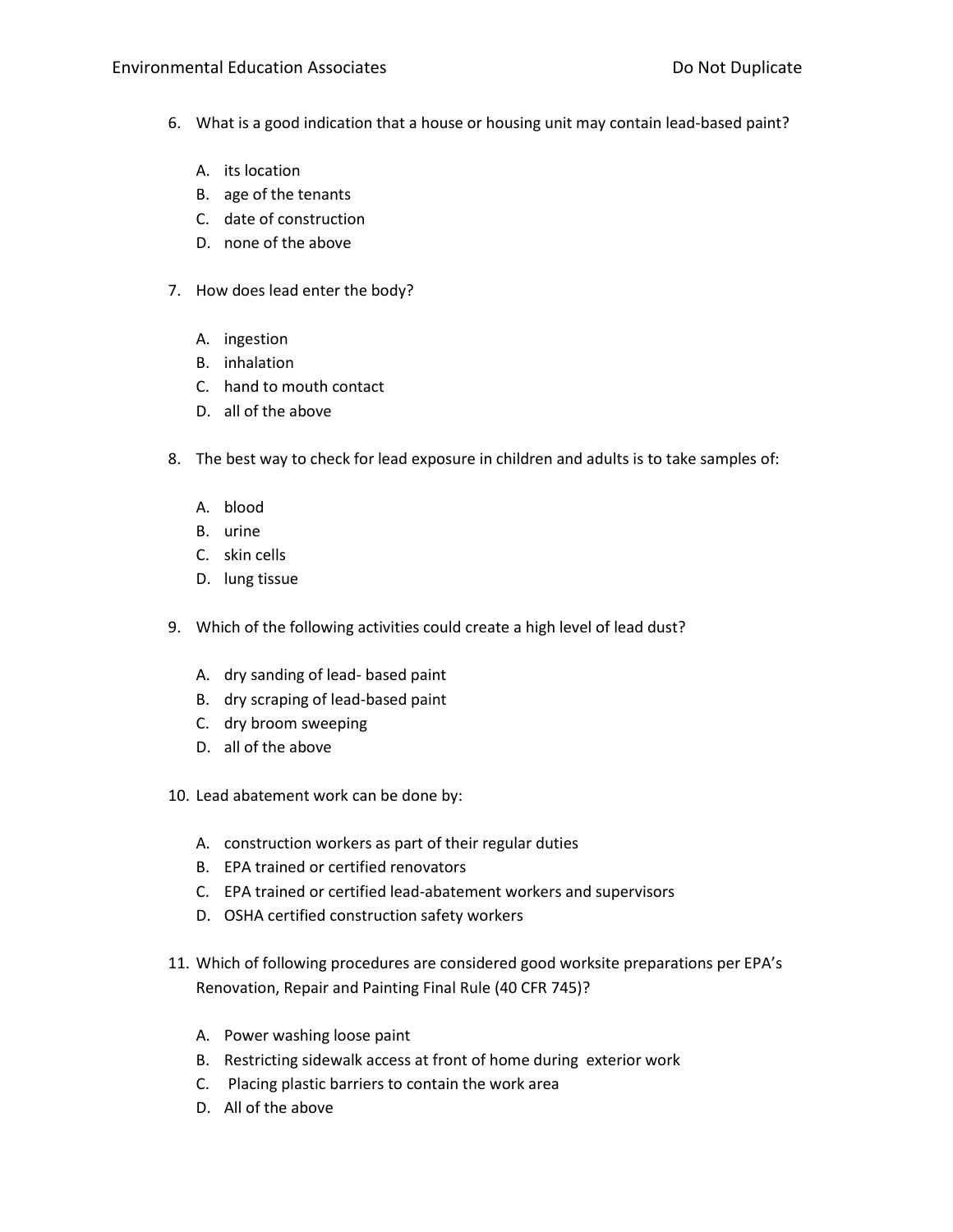- 12. Which of the following equipment is appropriate for use on remodeling and renovation projects where lead may be disturbed?
	- A. leaf blowers and fans
	- B. HEPA vacuum, specialized cleaning detergents, mops, and buckets
	- C. blow torch to burn off paint
	- D. shop vacuum for clean-up
- 13. Which of the following is/are not prohibited lead hazard control methods?
	- A. HEPA vacuum and wet methods
	- B. heat guns operating above 1,100 degrees f.
	- C. open flame burning
	- D. excessive dry scraping and sanding
- 14. Clean-up is done:
	- A. immediately before the supervisor arrives
	- B. only if the home owner request it
	- C. using wet methods and HEPA vacuums
	- D. only if you see dust
- 15. Safe work practices after lead-based paint has been disturbed includes storing waste debris in:
	- A. open dumpsters
	- B. thick plastics bags or sheeting, preferably 6 mil or equivalent
	- C. dump trucks
	- D. pick-up trucks and passenger vehicles
- 16. EPA Renovator record keeping requirements stipulate that the contractor maintain:
	- A. Project records for three years
	- B. Disclosure records relating to the distribution of the lead pamphlet
	- C. Documentation of compliance with the requirements of the Lead-Based Paint Renovation, Repair, and Painting Program
	- D. all of the above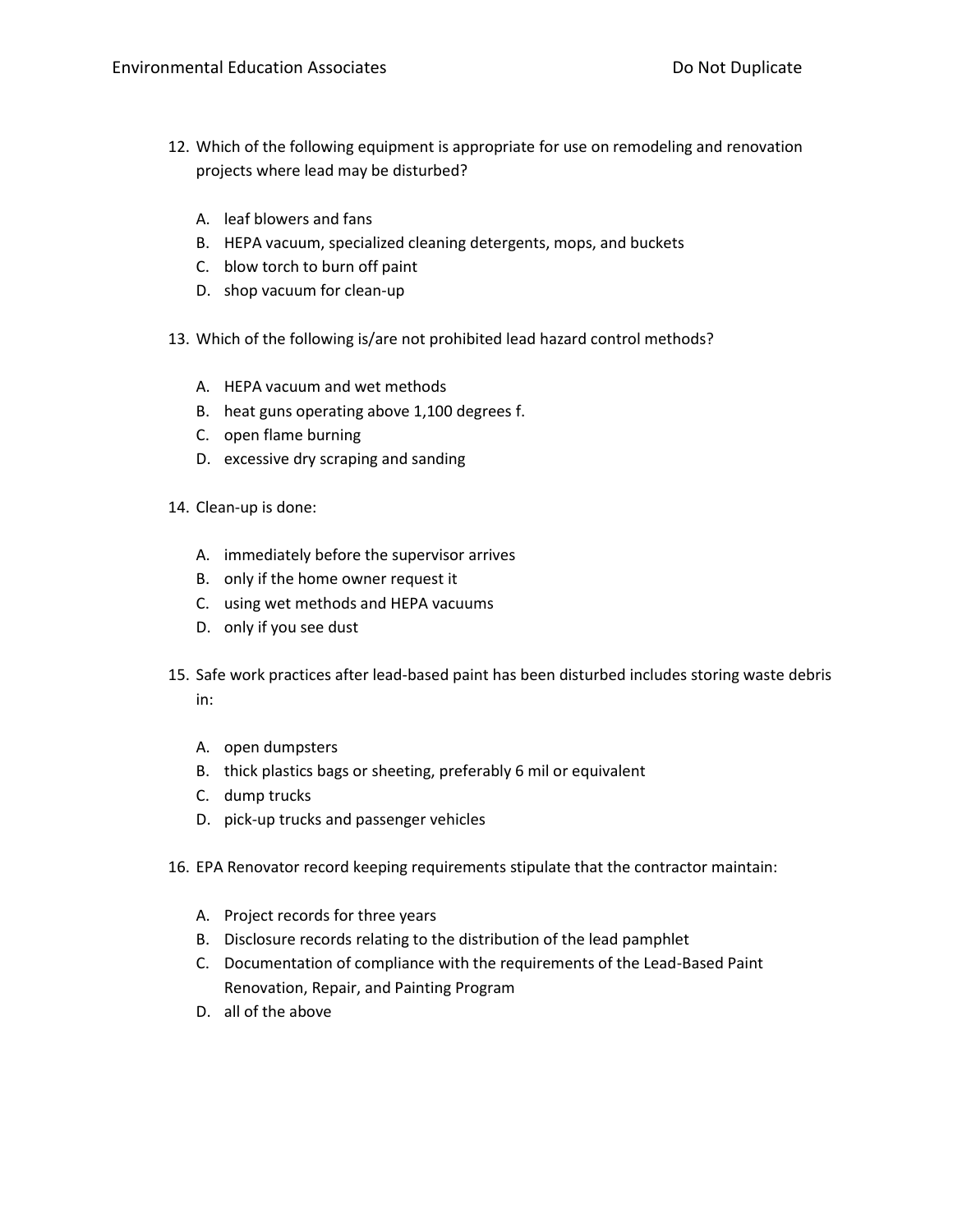- 17. Interior cleaning verification is the responsibility of:
	- A. the homeowner
	- B. the worker
	- C. the certified renovator
	- D. anyone at the worksite
- 18. Emergency renovations are:
	- A. unplanned activities done to prevent an immediate safety hazard or to prevent significant property damage
	- B. new exterior siding and windows
	- C. kitchen remodeling
	- D. new additions
- 19. Work practice requirements specific to interior renovations include:
	- A. removing or covering objects within the work area
	- B. closing windows and sealing ducts within the work area
	- C. covering floors with taped down plastic sheeting
	- D. all of the above

20. If the home owner request that the contractor test paint for lead the contractor must:

- A. use an EPA recognized lead-based paint testing kit
- B. use any testing kit available
- C. advise them it's not required
- D. none of the above
- 21. Containment is required by the RRP rule because it:
	- A. reduces the risk to you and the residents
	- B. facilitates efficient cleaning of the work area
	- C. keeps unauthorized individuals out of the work area
	- D. all of the above
- 22. Exterior containment includes:
	- A. opening windows near the worksite
	- B. blocking streets and driveways
	- C. vacating the adjacent dwellings
	- D. none of the above